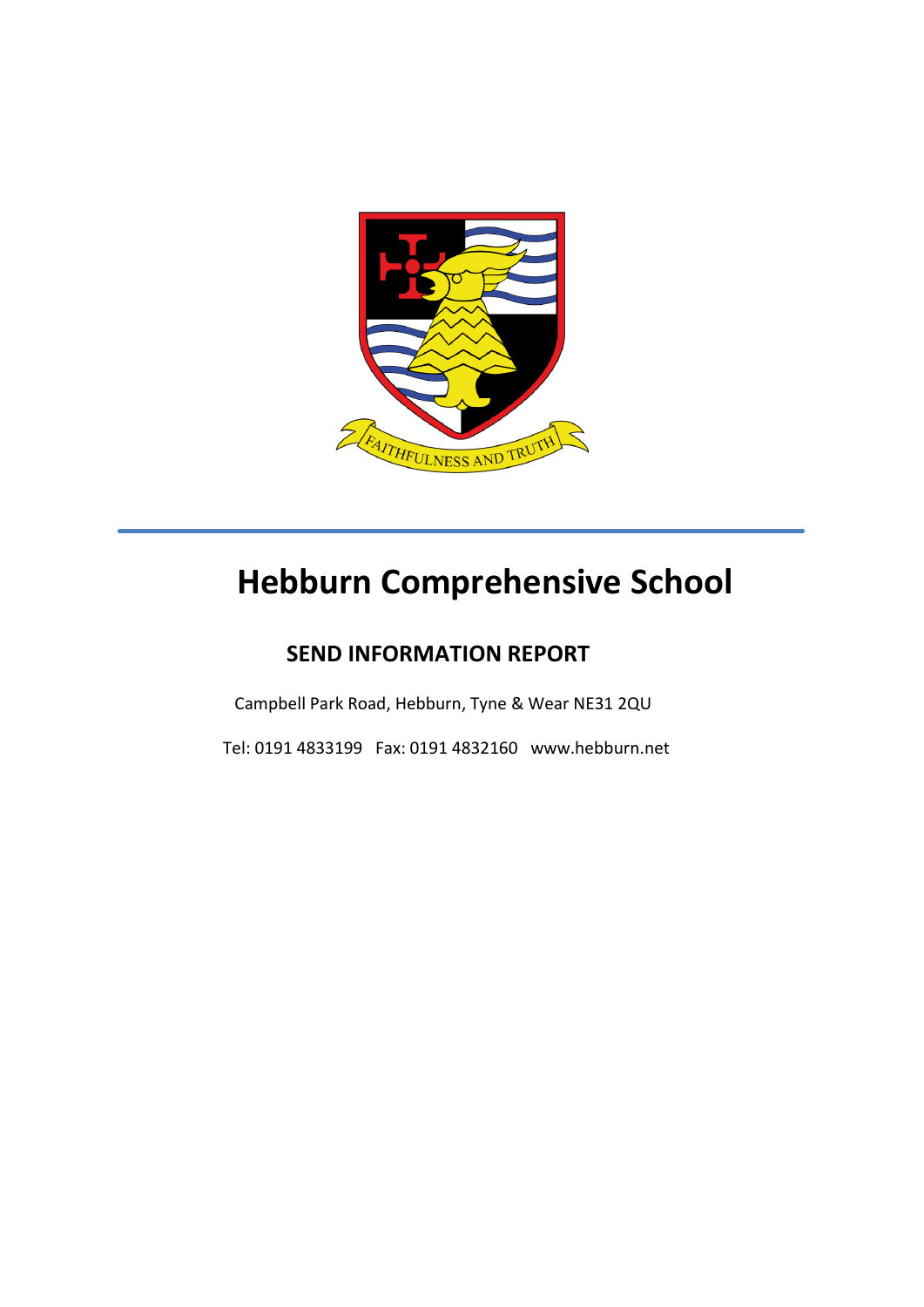#### **HEBBURN COMPREHENSIVE SCHOOL**

#### **SEND INFORMATION REPORT**

#### **Responsibilities for Pupils with Special Educational Needs and/or Disabilities**

This document sets out the responsibilities of the Governing Body, the school and the Local Authority in ensuring that the additional needs of pupils with Special Educational Needs and/or Disabilities (SEND) are met.

Hebburn Comprehensive School values the abilities and achievements of all pupils, irrespective of prior or predicted attainment. We have a commitment to providing all of our young people with the best possible opportunities in learning. Our vision and guiding principle is to ensure inclusion, through identifying and surmounting potential barriers to learning. The principles and policies contained within this aim to cater for each individual child's needs and entitlement.

The school operates a whole-school approach to SEND policy and practice. All staff are responsible for identifying pupils with SEND and, in collaboration with the SENCo, will ensure that those pupils requiring different or additional support are identified at an early stage. Effective communication with parents/carers and outside agencies is essential in ensuring a flexible and differentiated range of provision that meets the individual needs of pupils. As a school, we will ensure that parents and carers are fully involved the process, with the needs of the child being central to any decision making.

By law, the Local Authority has to publish their policy for pupils with SEND; further details are available in the 'Local Authority Local Offer' at www.southtyneside.info/sendlocaloffer.

When a child has SEND, the school and its Governing body are required to fulfil the following duties from the Children and Families Bill 2013.

#### **Schools and Governors must ensure that:**

- The necessary provision is in place for all pupils with SEND.
- Any specific funding is used to cater for the individual needs of the child.
- Teachers and support staff are aware of the importance of identifying pupils with SEND and have appropriate provision and effective strategies in place.
- Pupils with SEND join in with all school activities so far as is reasonably practical and, at the same time, receive the special provision that is required.
- There is a report available to parents and carers, outlining the school's policy and practices.
- There is appropriate additional training for staff.
- The school follows the guidance set out in the new 'Code of Practice' when carrying out its statutory duties.
- The school ensures that parents and carers are informed of any decision in relation to provision and, where appropriate, the child is involved in discussions.

#### **Schools must:**

- Be aware that pupils with SEND will need additional support as they move between different phases.
- Identify pupils who have SEND and make sure that they are provided for in line with the Code of Practice.
- Appoint a SENCO who is a qualified teacher.
- Invest in whole-school and differentiated/specific training for staff.
- Ensure that inclusive teaching and differentiated support are embedded throughout the school and that all teachers understand that they are "teachers of SEND".
- Provide information on school arrangements for SEND to parents and SEND governor.
- Consider what future needs may be and plan appropriately.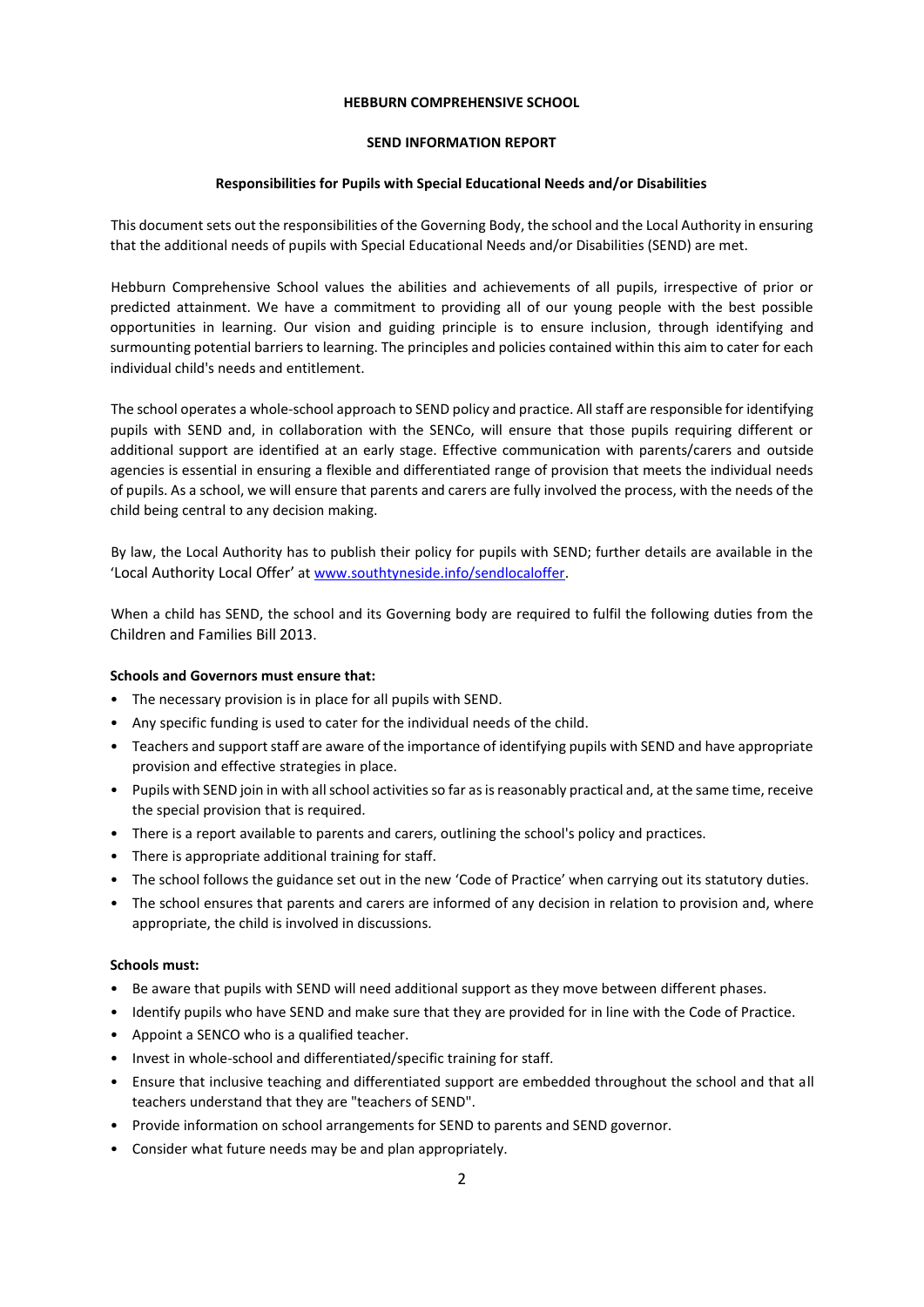#### **Governors must:**

- Appoint a SEND Governor who will oversee the arrangements for SEND pupils in the school.
- Know how many pupils in the school have SEND.
- Know how much funding the school receives for SEND and make sure that budget arrangements are in place to allow the school to meet its statutory duties.
- Review and approve the SEND Policy.
- Monitor the expenditure of the SEND budget.
- Monitor the progress of pupils with SEND and ensure that the provision written in Statements and Single Plans is met.
- Make sure that SEND provision figures appropriately in the School Improvement Plan.
- Publish on the school's website the SEND Policy and a description of the arrangements and specialist provisions made in school for pupils with SEND.
- Detail their arrangements for dealing with complaints, concerning provision, from parents of children with SEND.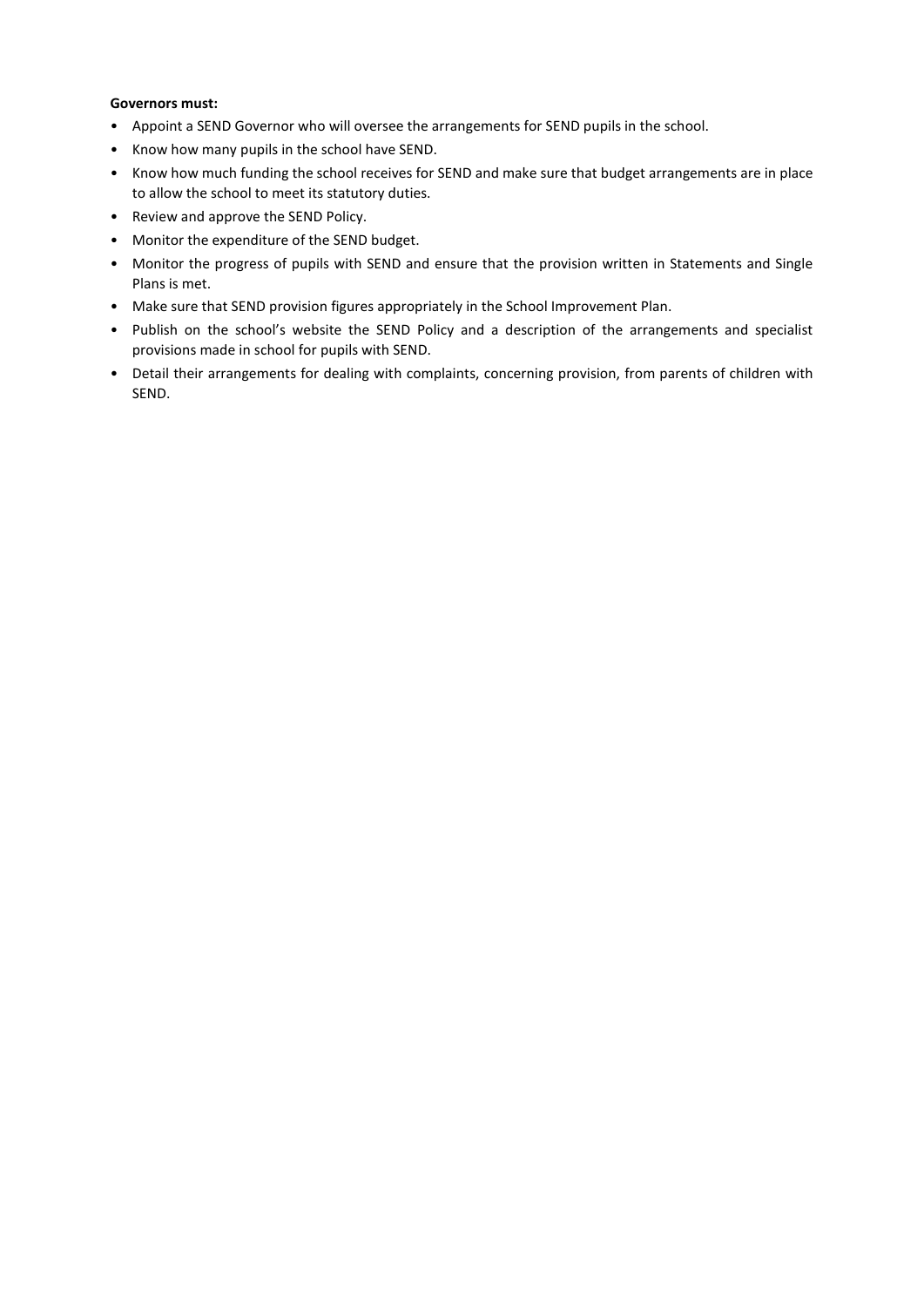### **SUMMARY OF PROVISION MADE BY THE SCHOOL**

| All children and young<br>1.<br>people                                 | ٠<br>٠<br>٠<br>٠<br>$\bullet$                      | SENCO with QTS who is a member of the Senior Leadership Team.<br>SEND Policy, with provision and practice in place.<br>Accessibility Plan in line with Equality Act 2010.<br>Information on Inclusion and SEND provided to all parents/carers.<br>SEND Governor.<br>SEND Development Plan.<br>Inclusive ethos and curriculum.<br>Range of differentiated teaching strategies and learning opportunities that support pupils with SEND.<br>Range of ICT equipment.<br>Target setting and tracking process that is reviewed and monitored. Pupils with an EHCP have annual reviews in line<br>with statutory guidance.                                                                                                                |
|------------------------------------------------------------------------|----------------------------------------------------|-------------------------------------------------------------------------------------------------------------------------------------------------------------------------------------------------------------------------------------------------------------------------------------------------------------------------------------------------------------------------------------------------------------------------------------------------------------------------------------------------------------------------------------------------------------------------------------------------------------------------------------------------------------------------------------------------------------------------------------|
| Children and young<br>2.<br>people with additional<br>needs (SEND)     | $\bullet$<br>$\bullet$<br>٠<br>٠<br>$\bullet$<br>٠ | As above, plus:<br>Assessment of: learning environment; grouping of children/young people; curriculum materials; individual<br>children's/young people's physical, sensory, and cognitive barriers; children's/young people's social and emotional<br>needs and other relevant circumstances.<br>Additional and different provision such as individualised or small-group planning.<br>Increased use of ICT resources.<br>Staff collaboration with specialists within the school and with outside agencies.<br>More detailed planning incorporating specialist information.<br>Individualised programmes in more than one foundation curricular area.<br>Increased classroom and small-group support.<br>Environmental adaptations. |
| Statutory provision as<br>3.<br><b>Health and Care Plan</b><br>(EHCP.) | specified in an Education<br>٠<br>$\bullet$<br>٠   | As above, plus:<br>Detailed planning and tracking.<br>Individualised programmes in several areas of the curriculum.<br>Arranging the provision specified in Part 3 of an EHC Plan.<br>Arranging with pupil, parents and all agencies involved the annual review of an EHC Plan and submitting<br>recommendations to the LA.                                                                                                                                                                                                                                                                                                                                                                                                         |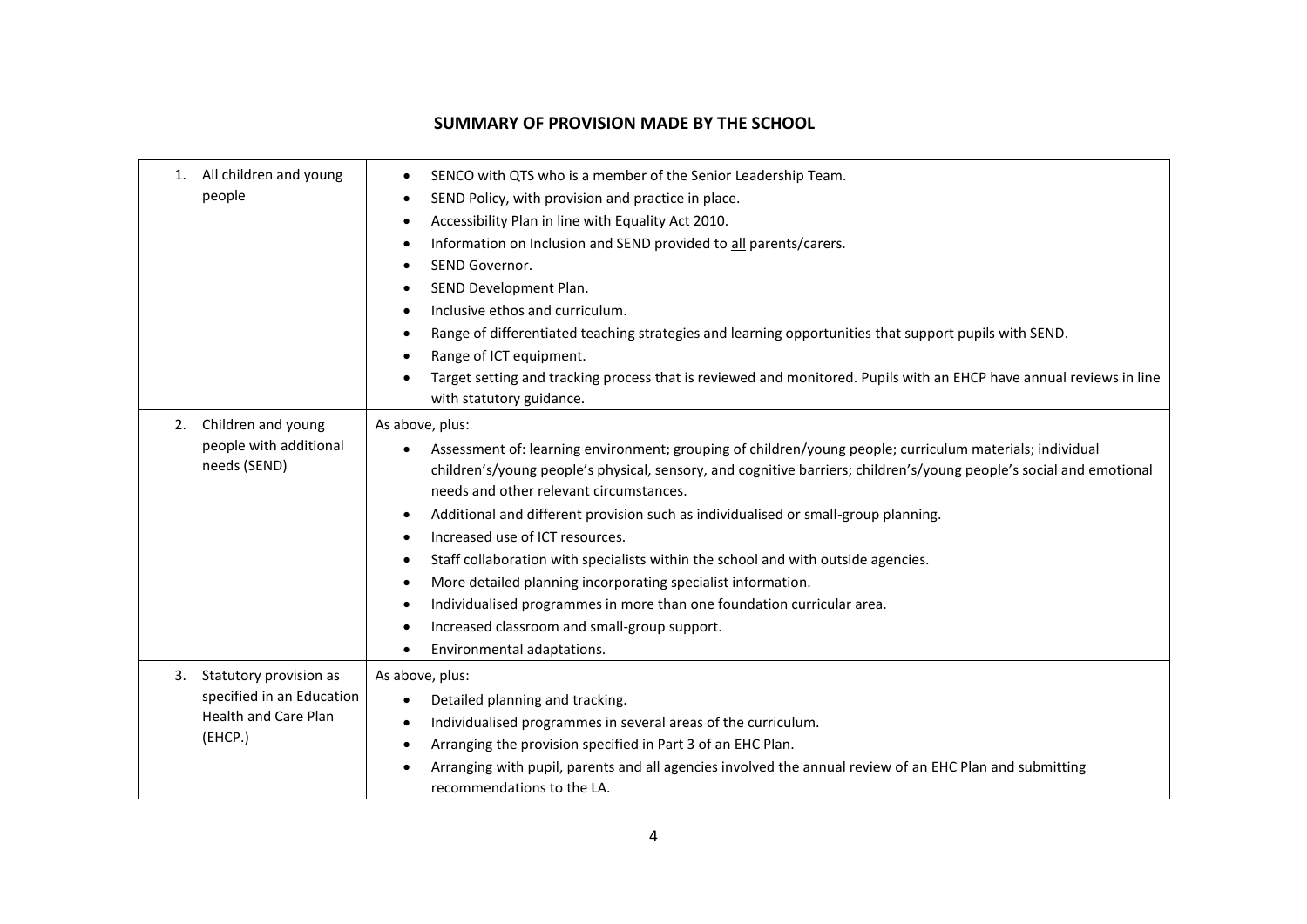#### **HEBBURN COMPREHENSIVE SCHOOL**

Hebburn Comprehensive is a fully inclusive school. Our key aim is to ensure that all pupils achieve their full potential, regardless of gender, ethnicity, social background, religion, sexual identity, physical ability or educational needs. The information below outlines the support available for pupils with SEND. The list is not exhaustive, as we continually develop and modify our strategies in response to short-term data and pupils' individual circumstances. Ongoing self-evaluation enhances our provision, enabling us to meet the specific requirements of individual pupils.

A child is deemed to have special educational needs if he/she has a learning difficulty which calls for special educational provision to be made. Once a child has been identified as having SEND, we write specific need-based plans and individual pupil profiles which help support their development and speed up progress. Children with SEND at Hebburn Comprehensive School make good progress and achieve in line with other schools nationally.

Other useful documents such as our SEND policy are available in the 'Policies' section of the school's website (www.hebburn.net) If you would like further information about SEND provision at the school, please do not hesitate to contact the SENCO directly on 0191 4833199 or alternatively paynem@hebburn.net or owersh@hebburn.net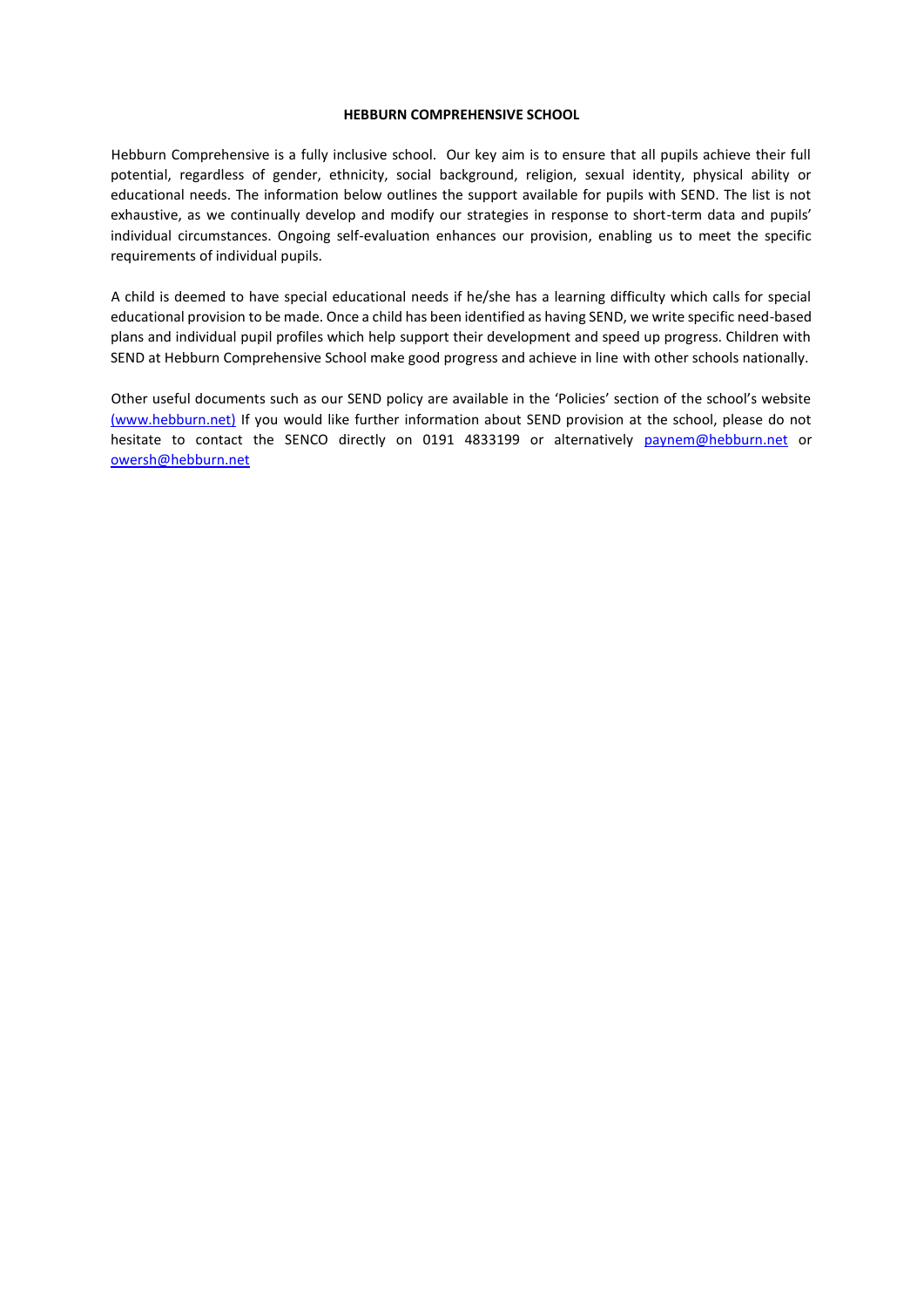| Type of SEND for which provision is<br>made at the school                                                                            | <b>Type of Support</b>                                                                                                                                                                                                                                                                                                                                                                                                                                                                                                                                                                                                                                                                                                                                                                                                                                                                                                                                                                                                                                                                                                                                                                                                                                                                                                                                                                                                                                                                                                                                                                                                                                                                 |  |  |
|--------------------------------------------------------------------------------------------------------------------------------------|----------------------------------------------------------------------------------------------------------------------------------------------------------------------------------------------------------------------------------------------------------------------------------------------------------------------------------------------------------------------------------------------------------------------------------------------------------------------------------------------------------------------------------------------------------------------------------------------------------------------------------------------------------------------------------------------------------------------------------------------------------------------------------------------------------------------------------------------------------------------------------------------------------------------------------------------------------------------------------------------------------------------------------------------------------------------------------------------------------------------------------------------------------------------------------------------------------------------------------------------------------------------------------------------------------------------------------------------------------------------------------------------------------------------------------------------------------------------------------------------------------------------------------------------------------------------------------------------------------------------------------------------------------------------------------------|--|--|
| Communication and Interaction<br>Needs:<br>e.g.<br>Autistic Spectrum Disorders<br>Speech, Language and<br><b>Communication Needs</b> | Use of child-friendly pupil profiles and needs-based plans involving pupils, parents and staff in the formulation, review and<br>$\bullet$<br>implementation of these documents.<br>Differentiated curriculum and resources<br>Visual timetables to support pupils with ASD<br>Quiet timeout areas.<br>Support/supervision at unstructured times of the day.<br>Social skills programme/support, including strategies to enhance self-esteem<br>Small-group targeted intervention programmes delivered to pupils to improve skills in a variety of areas. Use of ICT to reduce<br>barriers to learning, wherever possible.<br>Strategies to reduce anxiety/promote emotional wellbeing.<br>Support and advice sought from outside agencies to ensure any barriers to success are fully identified and responded to.<br>Planning, assessment and review.<br>Access to teaching and learning for pupils with SEN is monitored through the school's self-evaluation process.<br>Teaching resources are routinely evaluated to ensure they are accessible to all pupils.<br>All school-related activities are evaluated in terms of their positive impact upon the learning, success and inclusion of pupils<br>with SEN.<br>Support staff are placed where needed throughout the school to ensure pupil progress, independence and value for money.<br>SENCO who provides advice and guidance to staff.<br>All staff have completed, and will continue to receive, ongoing, training in relation to meeting pupils' needs within the<br>classroom.<br>Support offered to families and they are signposted to services/organisations which may offer support/advice, where<br>appropriate. |  |  |
| <b>Cognition and Learning Needs:</b><br>e.g.                                                                                         | Pupil profiles and needs-based plans involving pupils, review and implementation of these documents<br>Differentiated curriculum and resources<br>Strategies to promote/develop literacy and numeracy.                                                                                                                                                                                                                                                                                                                                                                                                                                                                                                                                                                                                                                                                                                                                                                                                                                                                                                                                                                                                                                                                                                                                                                                                                                                                                                                                                                                                                                                                                 |  |  |
| • Moderate Learning<br><b>Difficulties</b>                                                                                           | Provision to support access to the curriculum and to develop independent learning.                                                                                                                                                                                                                                                                                                                                                                                                                                                                                                                                                                                                                                                                                                                                                                                                                                                                                                                                                                                                                                                                                                                                                                                                                                                                                                                                                                                                                                                                                                                                                                                                     |  |  |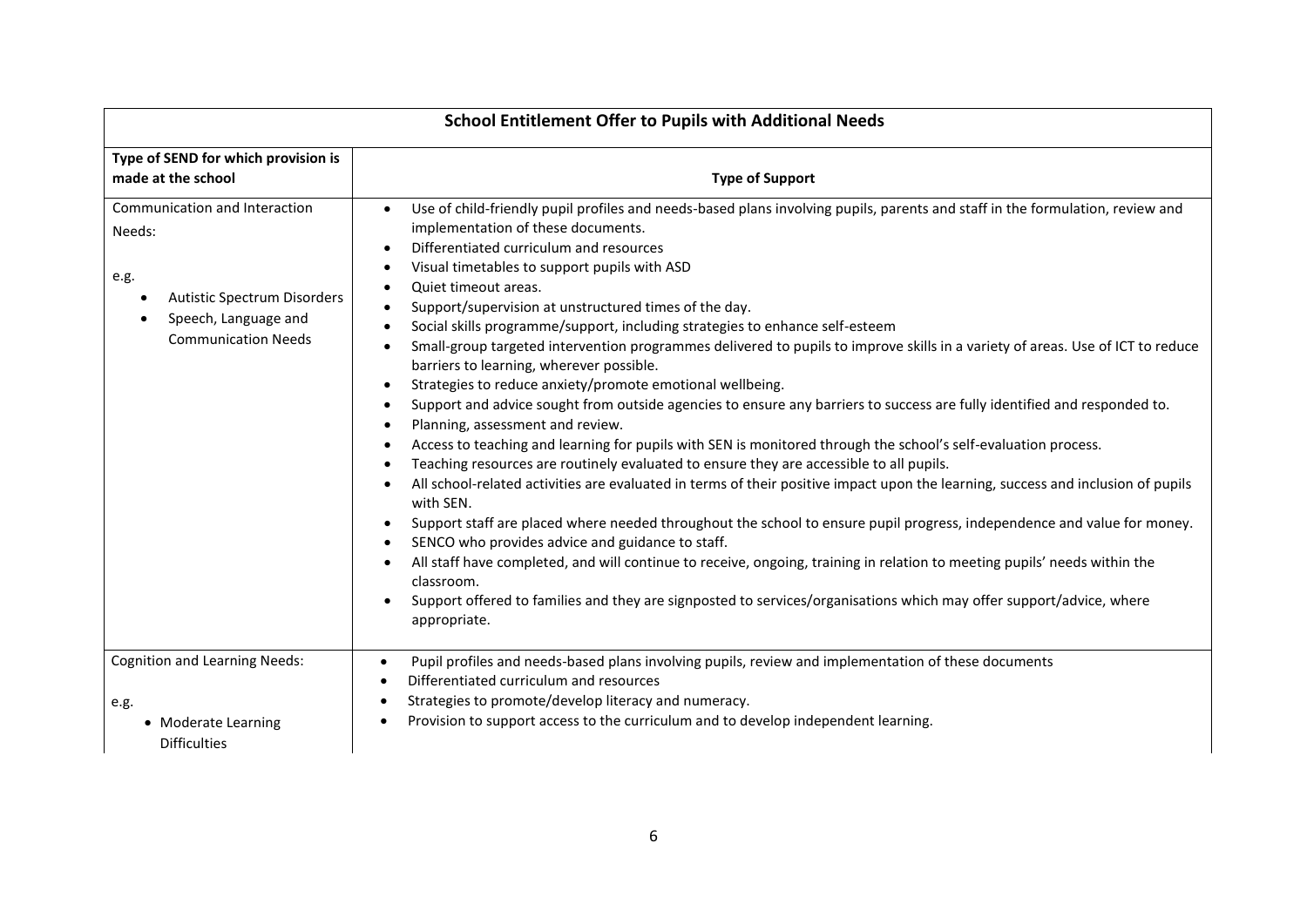|                                                                                                                                           | Small-group targeted intervention programmes delivered to pupils to improve skills in a variety of areas, e.g. Reading skills<br>groups.<br>ICT used to reduce barriers to learning, where possible.<br>$\bullet$<br>Support and advice sought from outside agencies to ensure any barriers to success are fully identified and responded to.<br>$\bullet$<br>Planning, assessment and review.<br>$\bullet$<br>Access to teaching and learning for pupils with SEN is monitored through the school's self-evaluation process.<br>٠<br>Teaching resources are routinely evaluated to ensure they are accessible to all pupils.<br>$\bullet$<br>All school-related activities are evaluated in terms of their positive impact upon the learning, success and inclusion of pupils<br>$\bullet$<br>with SEN.<br>Support staff are placed where needed throughout the school to ensure pupil progress, independence and value for money.<br>$\bullet$<br>Behaviour and anti-bullying policies evaluated on a regular basis with a focus on the impact upon pupils with SEN.<br>$\bullet$<br>Support offered to families and they are signposted to services/organisations which may offer support/advice where<br>$\bullet$<br>appropriate, via the local Offer.                                                                                                                                                                                                                           |
|-------------------------------------------------------------------------------------------------------------------------------------------|---------------------------------------------------------------------------------------------------------------------------------------------------------------------------------------------------------------------------------------------------------------------------------------------------------------------------------------------------------------------------------------------------------------------------------------------------------------------------------------------------------------------------------------------------------------------------------------------------------------------------------------------------------------------------------------------------------------------------------------------------------------------------------------------------------------------------------------------------------------------------------------------------------------------------------------------------------------------------------------------------------------------------------------------------------------------------------------------------------------------------------------------------------------------------------------------------------------------------------------------------------------------------------------------------------------------------------------------------------------------------------------------------------------------------------------------------------------------------------------|
| Behavioural, Emotional and Social<br>Development:<br>e.g.<br>Behavioural needs<br>Social need<br><b>Emotional Health and</b><br>Wellbeing | The school ethos values all pupils.<br>$\bullet$<br>Behaviour management systems in school are based upon encouraging pupils to make positive decisions about behavioural<br>$\bullet$<br>choices.<br>The school's behaviour policy identifies where reasonable adjustments/changes can be made to minimise exclusion.<br>$\bullet$<br>Risk assessments are used as standard; action is taken to increase the safety and inclusion of all pupils in all activities.<br>$\bullet$<br>The school provides effective pastoral care for all pupils.<br>$\bullet$<br>Support staff are placed where needed throughout the school to ensure pupil progress, independence and value for money.<br>O<br>Support and advice is sought from outside agencies to ensure any barriers to success are fully identified and responded to.<br>٠<br>Small-group targeted programmes are delivered to pupils to improve social skills and emotional resilience.<br>$\bullet$<br>An alternative Key Stage 4 curriculum may be offered to support children with social, emotional and behavioural needs.<br>$\bullet$<br>There is a nurture group at lunch times/break times to support vulnerable pupils.<br>$\bullet$<br>Access to information and support is available within school for behavioural, emotional and social needs.<br>$\bullet$<br>Support is offered to families and they are signposted to services/organisations which may offer support/advice, where<br>$\bullet$<br>appropriate. |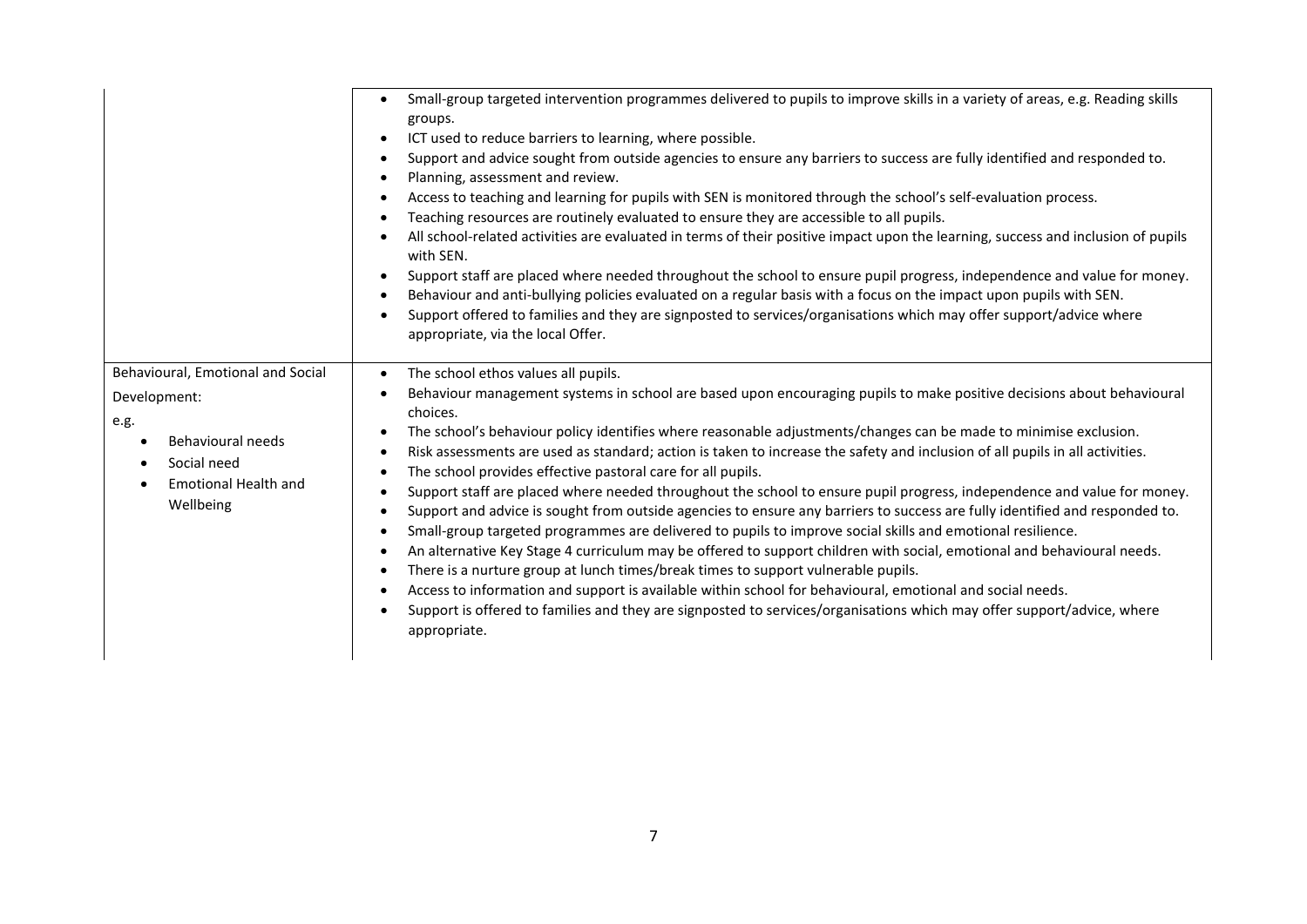Sensory and Physical Needs: e.g. • Hearing/Visual Impairment • Multi-sensory impairment • Advice and guidance from the Local Authority's Sensory Impaired Service are sought and acted upon to ensure barriers to success are reduced or removed. • ICT is used to increase access to the curriculum.

- Provision to support access to the curriculum and to develop independent learning.
- Support staff are deployed where needed throughout the school to ensure pupil progress, independence and value for money.
	- Advice and guidance sought and acted upon to respond to pupils who have significant medical needs.
	- Support with personal care, as and when needed.

• Physical and Medical Needs

- Staff training to ensure understand of the impact of a sensory need upon teaching and learning.
- Staff understand and apply the medicine administration policy.
- Fully trained first aid persons will administer medication.
- The SENCO completes any necessary training in order to offer advice and guidance to staff about the needs of pupils.
- The school works hard to ensure that parents/carers are able to work in partnership with them to support their children.
- Support is offered to families and they are signposted to services/organisations which may offer support/advice where appropriate, via the Local Offer.
- The school is accessible to wheelchair users.
- The school has a lift to accommodate wheelchair users.
- The school has access toilets/facilities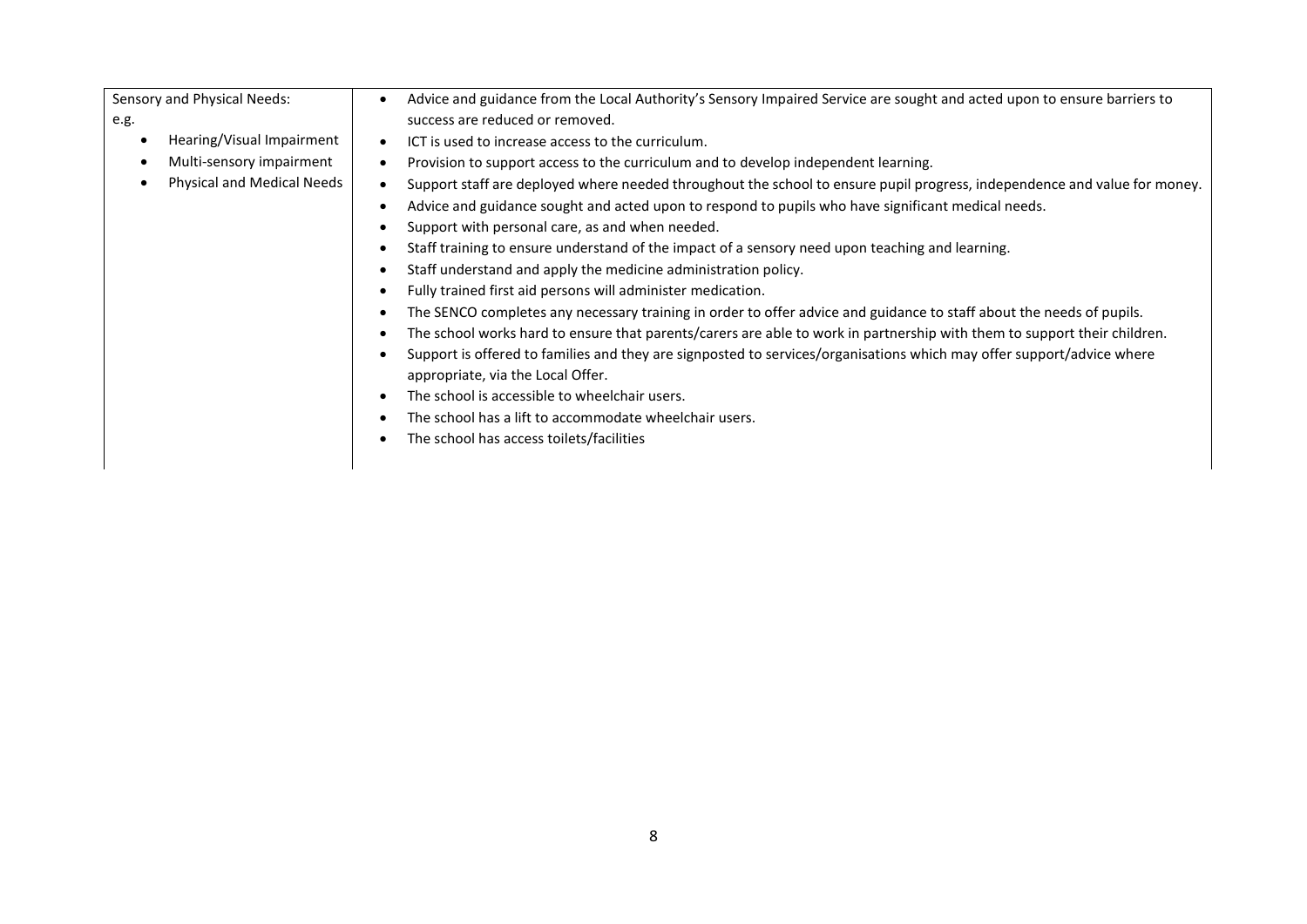#### **HOW COULD MY CHILD GET HELP IN SCHOOL?**

Children in school will receive support specific to their individual needs. This may be all provided by the class teacher or may involve:

- Other staff in the school, such as our Intervention Managers, Teaching Assistants including HLTAs, Literacy Support Teacher or Child and Family Welfare Officer
- Staff who will visit the school such as our Educational Psychologist or Specialist Teachers attached to the Educational Psychology Team.

|                                                                                               | Types of support provided also showing the<br>stage of the Code of Practice (the document<br>that schools use to plan their SEN input)<br>children will be at when receiving this<br>input. | What would this mean for your child?                                                                                                                                                                                                                                                                                                                                                                                                                                                                                                                                                                         | Who can get this kind<br>of support?                                                                |
|-----------------------------------------------------------------------------------------------|---------------------------------------------------------------------------------------------------------------------------------------------------------------------------------------------|--------------------------------------------------------------------------------------------------------------------------------------------------------------------------------------------------------------------------------------------------------------------------------------------------------------------------------------------------------------------------------------------------------------------------------------------------------------------------------------------------------------------------------------------------------------------------------------------------------------|-----------------------------------------------------------------------------------------------------|
| What are the different types of<br>support available for children<br>with SEN in this school? | Class teacher input via excellent targeted<br>classroom teaching also known as Quality<br><b>First Teaching.</b>                                                                            | Ensuring that the teacher has the highest possible<br>expectations for your child and all pupils in their class.<br>Ensuring that all teaching is based on building on what your<br>child already knows, and can do understand.<br>Putting in place different ways of teaching so that your child<br>is fully involved in learning in class. This may involve<br>approaches such as using more kinaesthetic learning and<br>personalised teaching and learning approaches.<br>Putting in place specific strategies (which may be suggested<br>by the SENCO or outside staff) to support your child to learn. | All children in school<br>receive this, as a part<br>of outstanding<br>classroom practice.          |
|                                                                                               | Specific group work within a smaller group<br>of children.                                                                                                                                  | Your child's teacher will have carefully checked on your<br>child's progress and will have decided that your child has<br>gaps in their understanding/learning and needs some extra<br>support to help him/her make the best possible progress.<br>A Learning Support Assistant may run small-group sessions<br>using the teacher's plans, either in a small group or within<br>the classroom setting.                                                                                                                                                                                                       | Any child who has<br>specific gaps in<br>his/her understanding<br>of a subject/area of<br>learning. |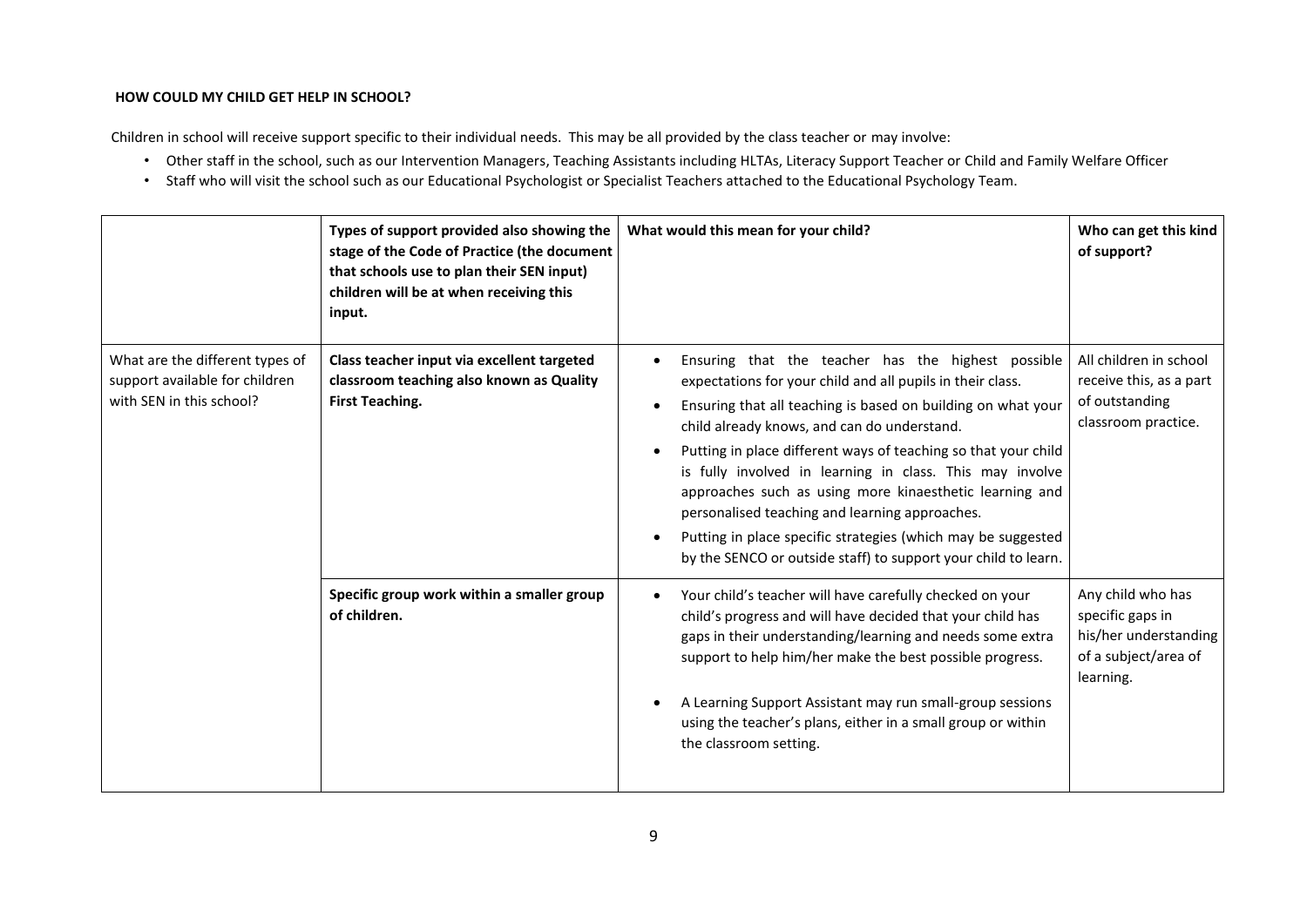| Small group or Individual support for your<br>child outside of the classroom.<br>Children will be identified as needing some<br>extra support and placed on our SEN<br>register. | • Your child will have been identified by the class teacher<br>or SENCO (or you may have raised concerns) as needing<br>more specialist input instead of, or in addition to,<br>outstanding classroom teaching and classroom<br>intervention.                                                 | Children with specific<br>barriers to learning that<br>cannot be overcome<br>through Quality First<br>Teaching and class<br>intervention. |
|----------------------------------------------------------------------------------------------------------------------------------------------------------------------------------|-----------------------------------------------------------------------------------------------------------------------------------------------------------------------------------------------------------------------------------------------------------------------------------------------|-------------------------------------------------------------------------------------------------------------------------------------------|
|                                                                                                                                                                                  | • You will be contacted to discuss your child's progress<br>and help plan possible ways forward.                                                                                                                                                                                              |                                                                                                                                           |
|                                                                                                                                                                                  | • You may be asked to give your permission for the school<br>to refer your child to a specialist professional e.g. an<br>Educational Psychologist. This will help the school and<br>yourself better understand your child's particular needs<br>and be able to better support them in school. |                                                                                                                                           |
|                                                                                                                                                                                  | • The specialist professional will work with your child to<br>understand his/her needs and make recommendations,<br>which may include:                                                                                                                                                        |                                                                                                                                           |
|                                                                                                                                                                                  | Making changes to the way your child is supported in<br>➤<br>class e.g. some individual support or changing some<br>aspects of teaching to support them better<br>Support to set most appropriate targets which will<br>include their specific expertise for teachers to                      |                                                                                                                                           |
|                                                                                                                                                                                  | implement<br>A group run by school staff under the guidance of the<br>➤<br>outside professional e.g. a social skills group.<br>Individual work with an outside professional<br>➤                                                                                                              |                                                                                                                                           |
|                                                                                                                                                                                  | The school may suggest that your child needs some agreed<br>individual support in school. We will inform you how the<br>support will be used and what strategies will be put in<br>place.                                                                                                     |                                                                                                                                           |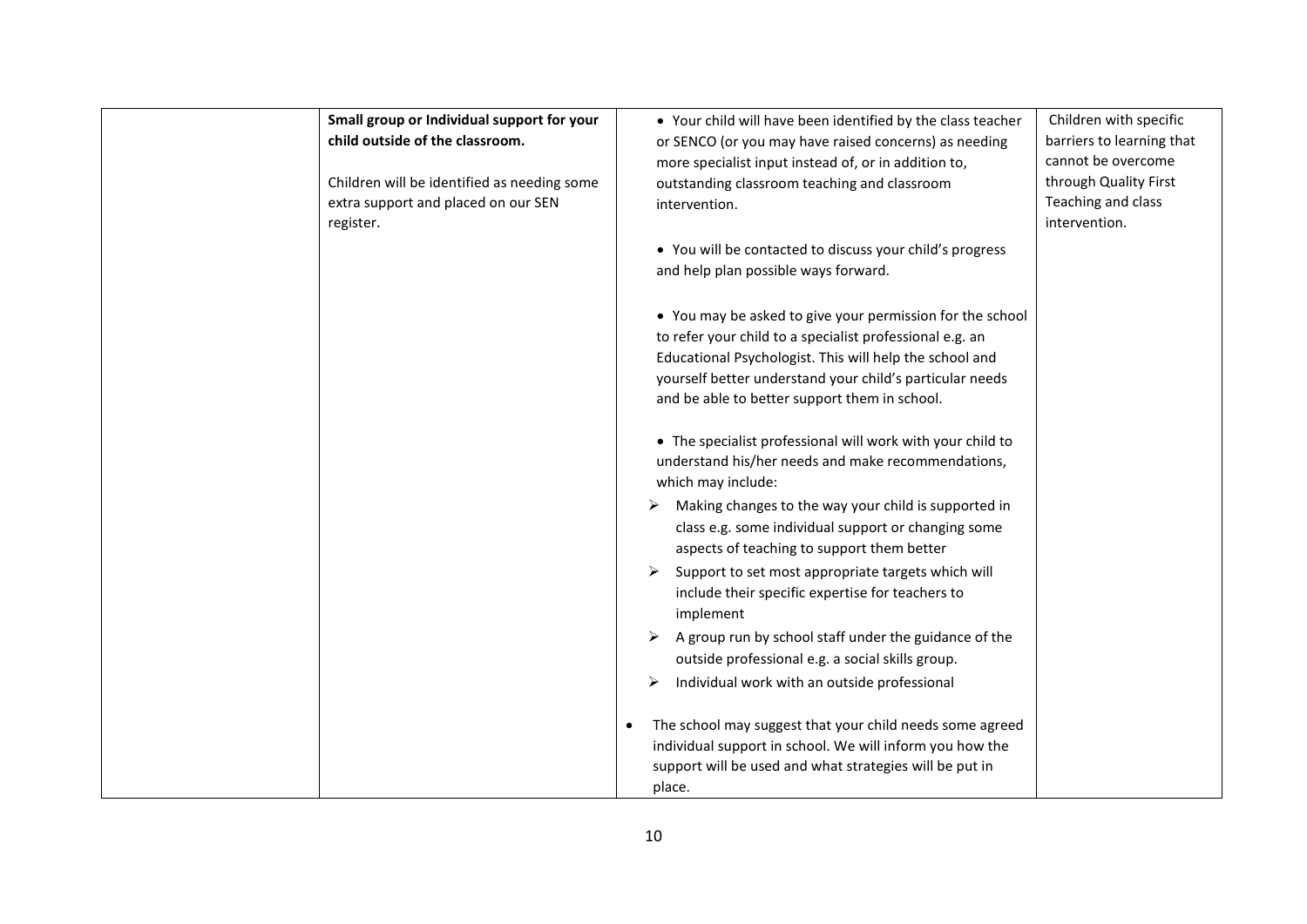| More Complex Individual support                                                                                                                                                                                 | The school (or you) can request that the Local Authority carry<br>out a statutory assessment of your child's needs. This is a<br>legal process and you can find more detail about this in the<br>South Tyneside Local Offer.                                                                                                                                                                                                                                                                                                                                                                                                                                                                                                                                                                                                                                                                                                                                                                                                                                                                                                                                                                                          | Children whose learning<br>needs are:<br>severe, complex and<br>lifelong |
|-----------------------------------------------------------------------------------------------------------------------------------------------------------------------------------------------------------------|-----------------------------------------------------------------------------------------------------------------------------------------------------------------------------------------------------------------------------------------------------------------------------------------------------------------------------------------------------------------------------------------------------------------------------------------------------------------------------------------------------------------------------------------------------------------------------------------------------------------------------------------------------------------------------------------------------------------------------------------------------------------------------------------------------------------------------------------------------------------------------------------------------------------------------------------------------------------------------------------------------------------------------------------------------------------------------------------------------------------------------------------------------------------------------------------------------------------------|--------------------------------------------------------------------------|
| This is usually provided via an Education,<br>Health and Care Plan (EHCP). This means<br>your child will have been identified by the<br>class teacher/SENCO as needing a particularly<br>high level of support. | After the school has sent in the request to the Local<br>Authority (with a lot of information about your child,<br>including some from you), they will decide whether they<br>think your child's needs (as described in the paperwork<br>provided), seem complex enough to need a statutory<br>assessment. If this is the case, they will ask you and all<br>professionals involved with your child to write a report<br>outlining your child's needs. If they do not think your child<br>needs this, they will ask the school to continue with the<br>support provision already in place.<br>After the reports have all been submitted, the Local<br>Authority will decide if your child's needs are severe,<br>complex and lifelong and issue an Educational Health Plan.<br>If this is not the case, they will ask the school to continue<br>with the support already in place.<br>The Educational Health Plan will outline the support and<br>strategies that must be put in place. It will also have long<br>and short-term goals for your child.<br>An additional adult may be used to support your child with<br>whole-class learning, run individual programmes or run<br>small-groups, including your child. |                                                                          |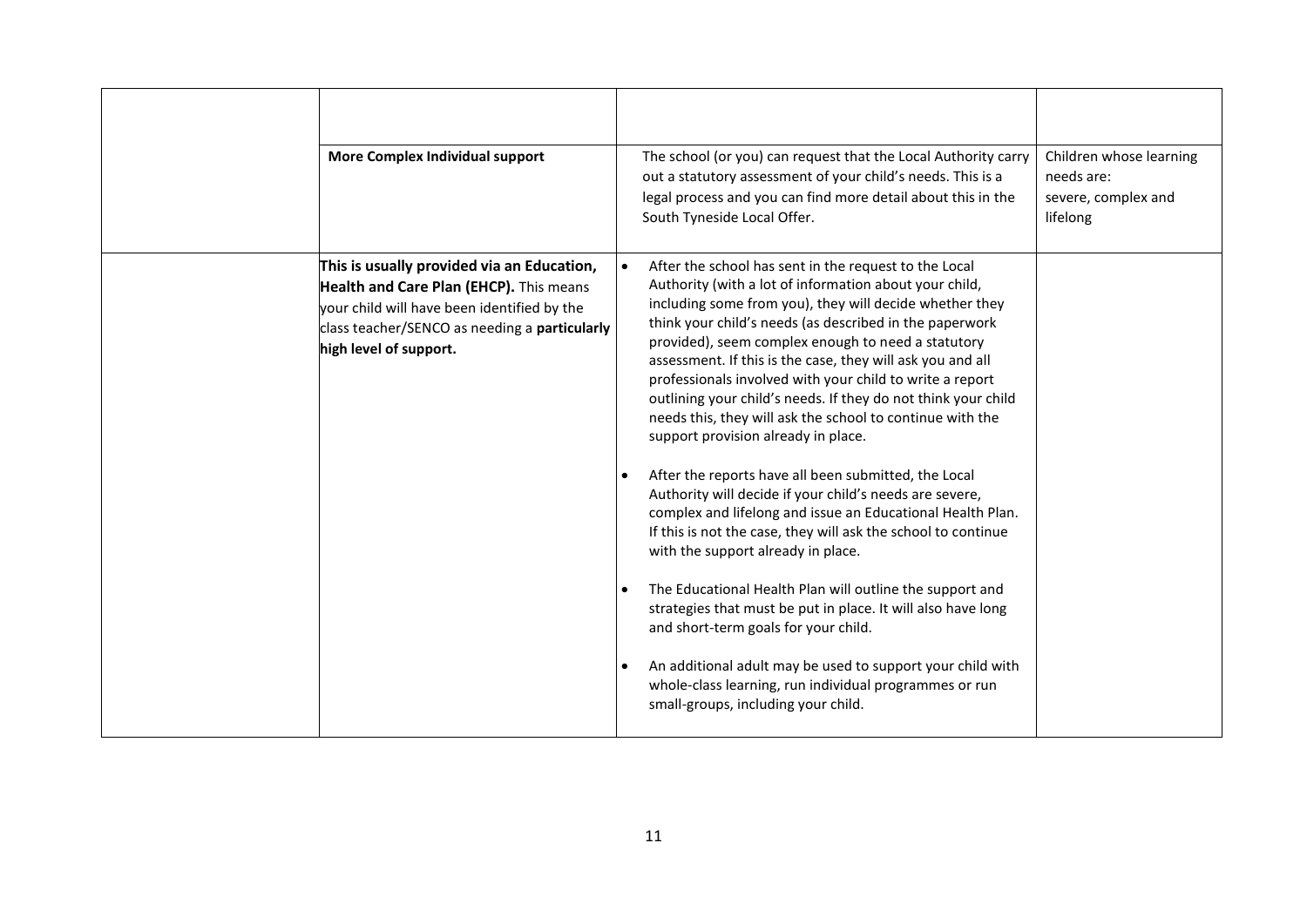| How can I let the school know I<br>am concerned about my child's<br>progress in school?                 | $\bullet$<br>$\bullet$                                                                                                                                                                                                                                                                                                                                                                                                                                                                                                                                                                                                                                                                                                                                                                                                                                          | If you have concerns about your child's progress, you should speak to your child's teacher or Head of Learning, in the first instance.<br>If your child is still not making satisfactory progress, the concerns may be referred to the SENCO.<br>If you continue to feel that your child is still not making progress, you should speak to the Head Teacher or the school SEN Governor. |  |
|---------------------------------------------------------------------------------------------------------|-----------------------------------------------------------------------------------------------------------------------------------------------------------------------------------------------------------------------------------------------------------------------------------------------------------------------------------------------------------------------------------------------------------------------------------------------------------------------------------------------------------------------------------------------------------------------------------------------------------------------------------------------------------------------------------------------------------------------------------------------------------------------------------------------------------------------------------------------------------------|-----------------------------------------------------------------------------------------------------------------------------------------------------------------------------------------------------------------------------------------------------------------------------------------------------------------------------------------------------------------------------------------|--|
| How will the school let me<br>know if they have any concerns<br>about my child's learning in<br>school? | When a teacher or a parent has raised concerns about your child's progress, and targeted teaching has not met the child's needs, the<br>$\bullet$<br>teacher must raise this with the SENCO.<br>At Hebburn Comprehensive School, there are regular assessment cycles and Data and Tracking meetings to ensure all children are<br>making good progress. This is another way your child may be identified as not making as much progress as possible.<br>You will receive regular data reports showing your child's current progress and individual subject targets.<br>$\bullet$<br>We will contact you if there are ongoing concerns regarding lack of progress and listen to any concerns you may have<br>We will plan any additional support your child may receive<br>We will discuss with you any referral to outside professionals to support your child. |                                                                                                                                                                                                                                                                                                                                                                                         |  |
| How is extra support allocated<br>to children and how do they<br>move between the different<br>levels?  | The school budget, received from South Tyneside LA, includes money for supporting children with SEN.<br>$\bullet$<br>The Head Teacher decides on the budget for Special Educational Needs in consultation with the school governors, on the basis of<br>needs in the school<br>The Head Teacher and the SENCO discuss all the information they have about SEN in the school, including the children getting extra<br>$\bullet$<br>support already, the children needing extra support, the children who have been identified as not making as much progress as<br>would be expected, and decide what resources/training and support is needed.<br>All resources/training and support are reviewed and changes made as needed.                                                                                                                                   |                                                                                                                                                                                                                                                                                                                                                                                         |  |
| Who are the other people<br>providing services to children<br>with SEND in this school?                 | Directly funded by the school                                                                                                                                                                                                                                                                                                                                                                                                                                                                                                                                                                                                                                                                                                                                                                                                                                   | <b>Intervention Managers</b><br>$\bullet$<br><b>Teaching Assistants</b><br>٠<br><b>Higher-Level Teaching Assistants</b><br>$\bullet$<br>Child and Family Welfare Officer<br>$\bullet$<br><b>Educational Psychologist</b>                                                                                                                                                                |  |
|                                                                                                         | Paid for centrally by the Local Authority but<br>delivered in school.                                                                                                                                                                                                                                                                                                                                                                                                                                                                                                                                                                                                                                                                                                                                                                                           | Sensory Service for children with visual or hearing needs<br>$\bullet$<br>EAL specialist teacher.<br><b>Connexions Services</b><br>Services for Young People Team                                                                                                                                                                                                                       |  |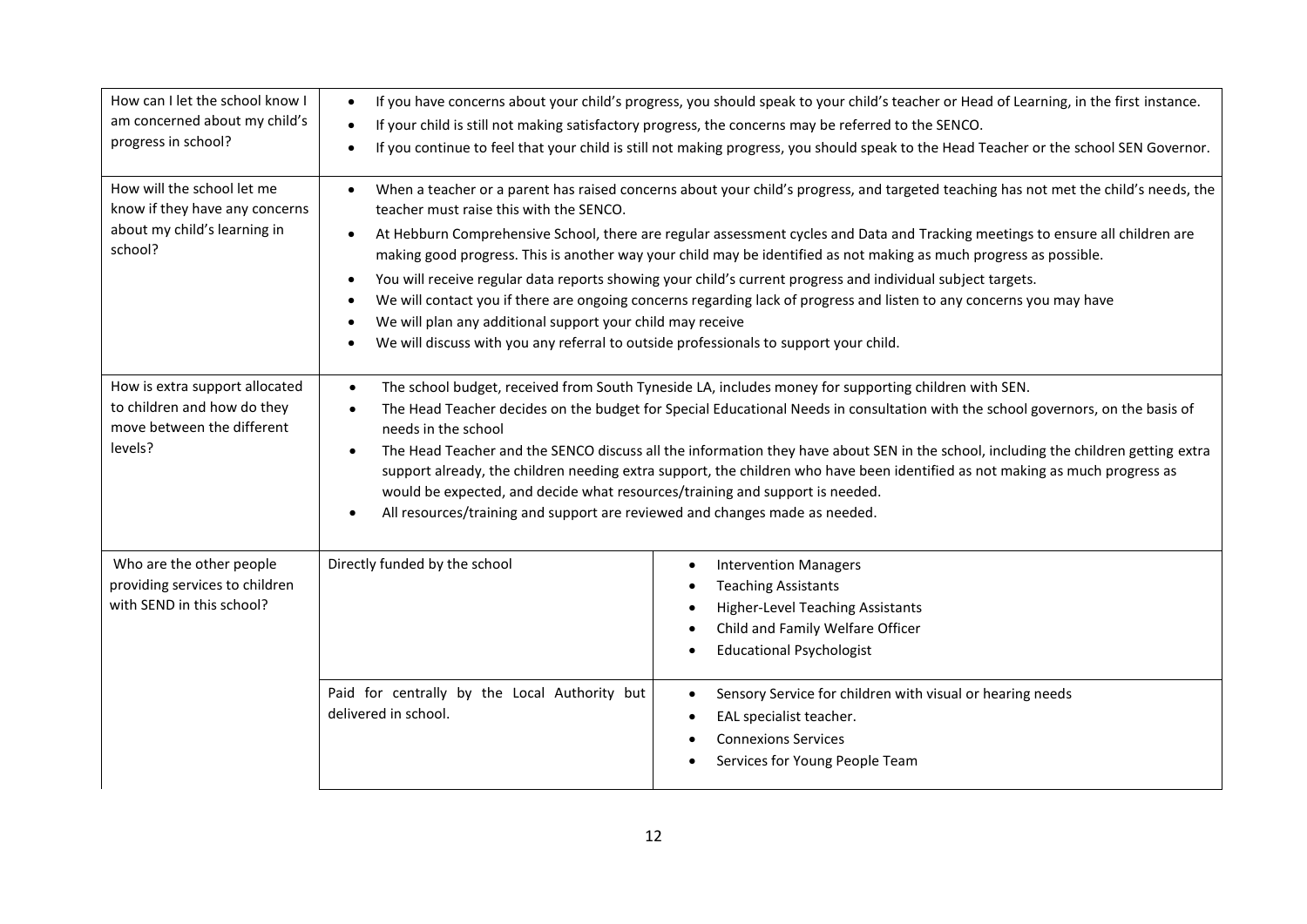|                                                                                                                       | Provided and paid for by the Health Service but<br>delivered in school                                                                                                                                                                                                                                                                                                                                                                                                                                                                                                                                                                                                                                                                                                                                                                                                                                 | <b>School Nurse</b><br>Occupational Therapy Outreach Service<br>٠<br>Speech and Language Outreach Service |  |
|-----------------------------------------------------------------------------------------------------------------------|--------------------------------------------------------------------------------------------------------------------------------------------------------------------------------------------------------------------------------------------------------------------------------------------------------------------------------------------------------------------------------------------------------------------------------------------------------------------------------------------------------------------------------------------------------------------------------------------------------------------------------------------------------------------------------------------------------------------------------------------------------------------------------------------------------------------------------------------------------------------------------------------------------|-----------------------------------------------------------------------------------------------------------|--|
| How are the teachers in school<br>supported to work with<br>children who have SEND and<br>what training do they have? | The SENCO's job is to support the teachers in planning and delivery for children with SEND. The school has a training plan for all<br>$\bullet$<br>staff to improve the teaching and learning of children, including those with SEND. This includes whole school information and<br>training on SEN issues such as ASD, dyslexia etc.<br>Individual teachers and support staff attend training courses run by outside agencies relevant to the needs of specific children in<br>$\bullet$<br>their class e.g. ASD                                                                                                                                                                                                                                                                                                                                                                                      |                                                                                                           |  |
| How will the teaching be<br>adapted for my child with<br>specific learning needs (SEND)?                              | Teachers plan lessons according to the specific needs of all groups of children in their class and will ensure that your child's needs<br>are met.<br>Support staff may support with your child's learning in the classroom.<br>$\bullet$<br>Specific resources and strategies will be used to support your child individually and/or in groups.<br>$\bullet$<br>Planning and teaching will be adapted on a daily basis, if needed, to meet your child's learning needs.<br>$\bullet$                                                                                                                                                                                                                                                                                                                                                                                                                  |                                                                                                           |  |
| How will we measure the<br>progress of your child in<br>school?                                                       | Your child's progress is continually monitored by teachers, form tutors and Heads of Learning.<br>$\bullet$<br>Progress is formally reviewed in line with our assessment cycle for each subject.<br>$\bullet$<br>The progress of children with an EHC Plan is formally reviewed at an Annual Review with all adults involved with the child's<br>$\bullet$<br>education.<br>The SENCO will also check that your child is making good progress within any individual work and in any group od which he/she is<br>part.                                                                                                                                                                                                                                                                                                                                                                                  |                                                                                                           |  |
| What support do we have for<br>you, as a parent of a child, with<br>SEND?                                             | We would like you to talk to your child's teachers, form tutor and Head of Learning on a regular basis, so we know what they are<br>doing at home and we can tell you about what we are doing in school. We hope this will make sure that we are doing similar things<br>to support your child both at home and school and can share what is working in both places.<br>The SENCO and Assistant SENCO is available to meet with you to discuss your child's progress or any concerns/worries you may<br>$\bullet$<br>have.<br>All information from outside professionals will be discussed with you with the person involved directly or, where this is not possible<br>in a report. The SENCO will also arrange to meet with you to discuss ant new assessments and ideas suggested by outside agencies<br>for your child.<br>Homework will be adjusted, as needed, to your child's individual needs. |                                                                                                           |  |